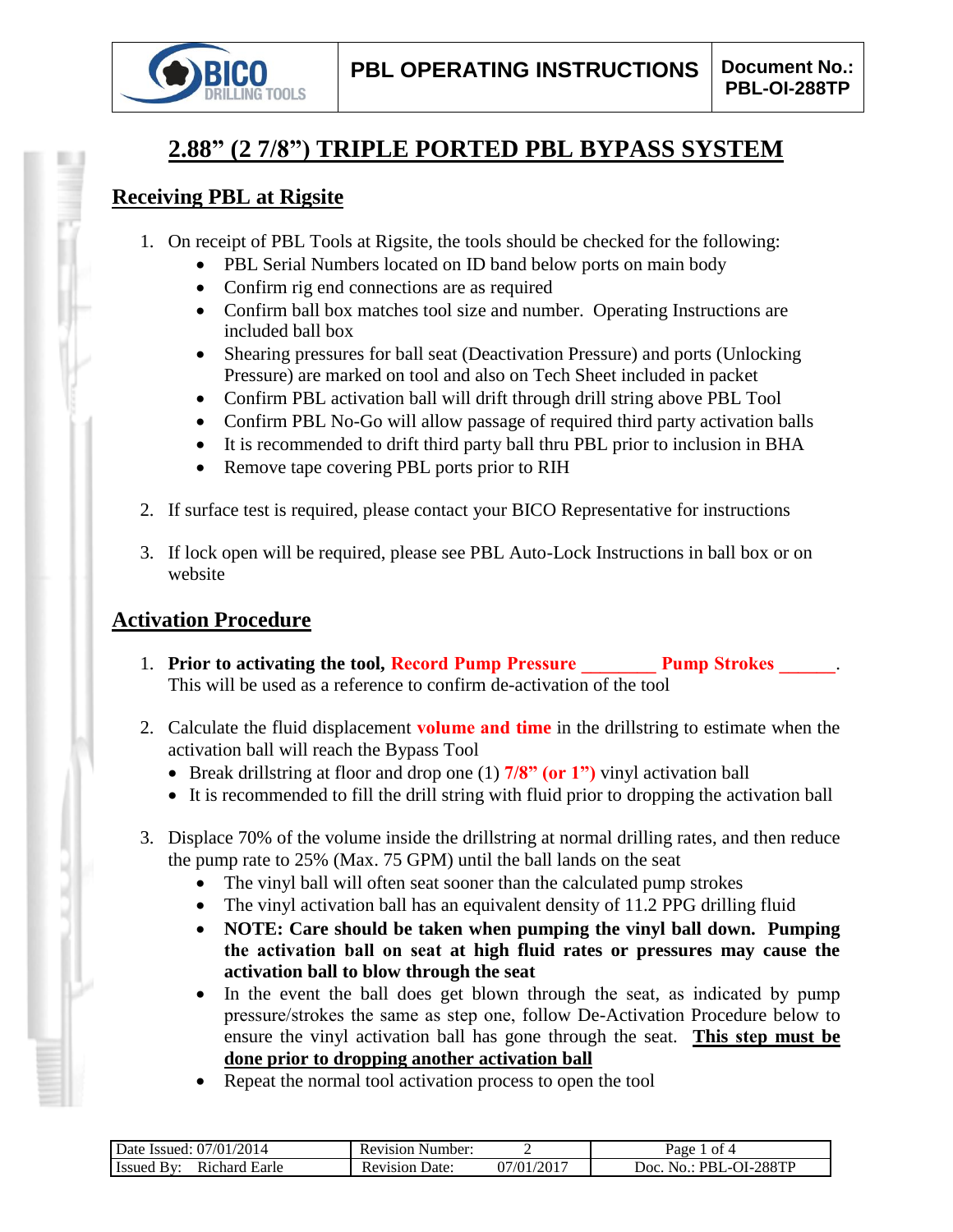- 4. When the activation ball lands on-seat, the Sleeve will shift to its open position against the spring with pump pressure. The activation ball will not float off of the seat if pumping is discontinued
	- **NOTE: IT TAKES LESS THAN 250 PSI TO ACTIVATE /OPEN THE TOOL**
	- Surface indication of the tool being in the open position is a pressure drop. **Compare pump pressure/strokes to rates and pressures recorded in step one.** Once the tool is open, pump rates can be increased to the desired rate above the ball deactivation shearing pressure**.** High pump rates/PSI will not push the ball through the seat and deactivate the tool. The deactivation pressure, marked on the tool and on Tech Sheet, only applies after the steel balls have been dropped to deactivate the tool
	- Fluid will now be diverted through the side ports. As long as pumping is continuous, fluid will be diverted through the ports. If pumping is halted, the sliding sleeve will shift to the closed position. When pumping resumes, the sleeve will shift open again allowing fluid diversion through the ports of the PBL Tool
	- It is recommended a constant, high pump rate be maintained while the tool is in the open position. **If low flow rates, low differential pressures between drill pipe and annulus, bullheading, squeezing or similar low flow operations are required, it is recommended to deactivate the PBL Tool before commencing such operations**
	- Rotating and reciprocating the drillstring is good practice while activating and deactivating the PBL Tool

## **De-Activation Procedure**

**TOOLS** 

- 1. Break the drillstring at rig floor and drop 3 steel **13/16"** de-activation balls. It is good practice to drop the steel balls 5-10 seconds after each other
- **2.** After dropping the steel de-activation balls, immediately start pumping at 50% of the normal flow rates (75 GPM minimum) keeping the pump pressure 1000 psi below PBL deactivation pressure and watch for a pressure increase
	- When the steel balls reach the PBL Tool, they will restrict flow through the ports creating an immediate pressure increase. Bring the pressure up as quickly as possible. Do not slow or stop flow rates
	- **The vinyl ball should blow through the seat at +/- 10% of stated shear pressure depending upon down hole conditions**
	- A pressure decrease is an indication the vinyl activation ball has blown through the seat and into the ball catcher. The steel balls will follow into the ball catcher
- 3. After the vinyl ball shears through the seat, the sleeve will move to the closed position. Circulation will now be through the BHA
- 4. When pumping is resumed, check that the pressure and strokes are the same as they were prior to activating the PBL Tool (See data recorded in step one, above)

**NOTE:** After tripping out of the hole, the balls must be removed from the ball catcher sub before RIH again. **The used vinyl activation balls should be immediately discarded and NEVER RE-RUN.** It is not recommended to TIH with balls in cage

| Date Issued: 07/01/2014          | <b>Revision Number:</b> |           | age<br>ot 4                                 |
|----------------------------------|-------------------------|-----------|---------------------------------------------|
| Issued<br>Richard Earle<br>⊥ Bv' | Date:<br>Revision       | //01/2017 | ∟-OI-288TP<br>PRI<br>JOC.<br>$N_{\Omega}$ . |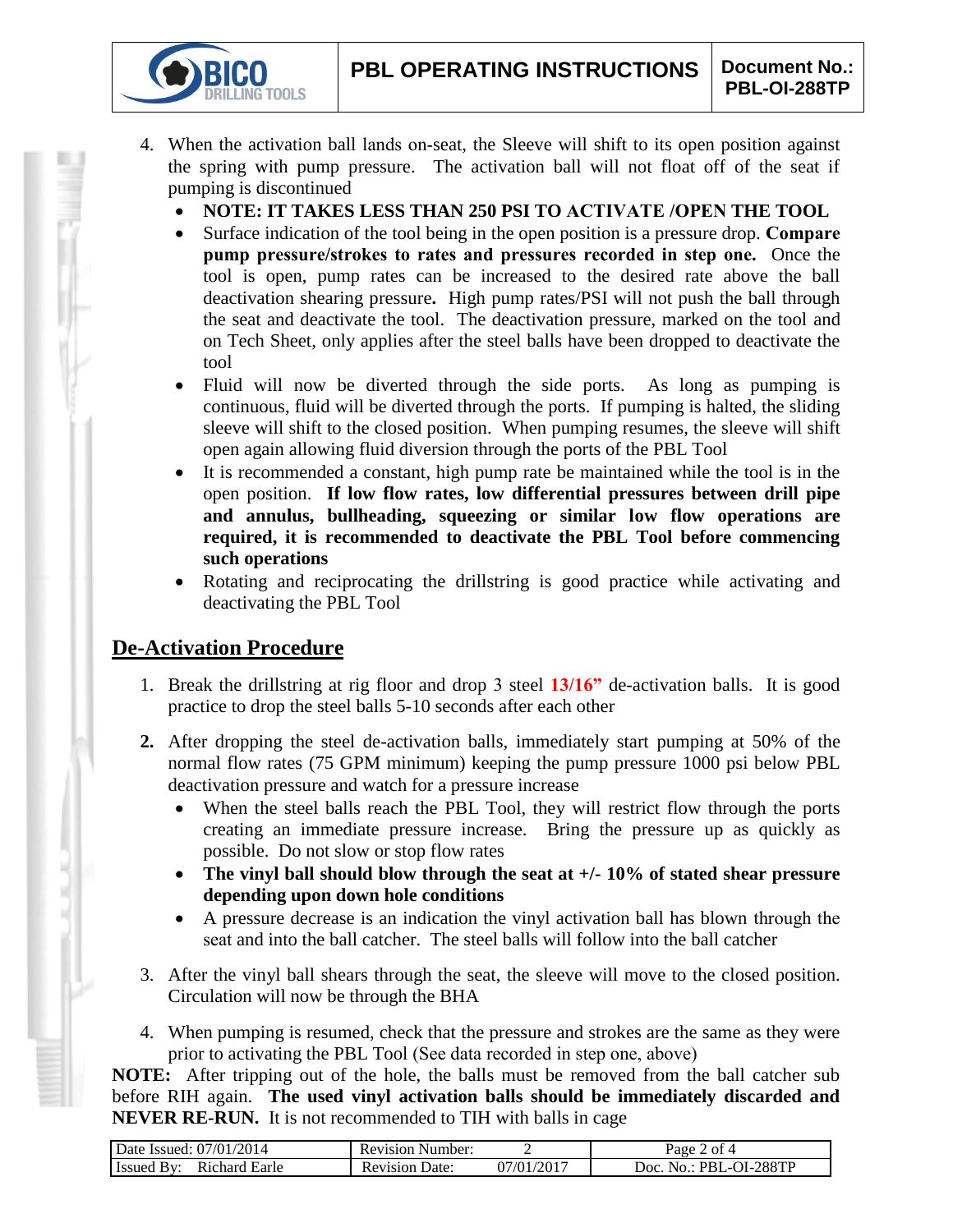

If required, ensure float valve is in BHA below PBL or finger trap has been installed in cage to prevent movement of balls. Consult BICO if situation arises. **If the PBL sub is to be rerun after being activated, it is strongly recommended to deactivate the tool prior to tripping out of the hole**

### **Emergency Weighted Darts with Vinyl Balls or "Fast Darts"**

Not available for this tool size

Should there be any questions regarding the operational procedures of the PBL Tool please contact BICO Drilling Tools or visit our website at: **www.bicodrilling.com**

#### **Contacts: BICO Drilling Tools, Inc**

**Corporate Headquarters and Service Center - Houston, Texas** 1604 Greens Road Houston, TX 77032 Phone: 281-590-6966, 877-779-2426 Fax: 281-590-2280 e-mail: [sales@bicodrilling.com](mailto:sales@bicodrilling.com)

**Southeast Service Center Broussard, Louisiana** 303 Ida Road Broussard, LA 70518 Phone: 337-839-1133 Fax: 337-839-1143

**Mid-Continent Service Center Oklahoma City, Oklahoma** 1901 S.E. 22nd Street Oklahoma City, OK 73129 Phone: 405-677-5877 Fax: 405-677-5218

**Rocky Mountains Service Center Casper, Wyoming** 1849 Pyrite Casper, WY 82604 Phone: 307-237-1420, 888-437-1420 Fax: 307-237-1419

**Permian Basin Service Center Midland, Texas** 3707 S. County Rd. 1210 Midland, TX 79706 Phone: 432-563-3500 Fax: 432-563-1300

**Northeast Service Center Buckhannon, West Virginia** 271 Weatherford Blvd. Buckhannon, WV 26201 Phone: 304-460-7304 Fax: 304-460-7307

| Date Issued: 07/01/2014            | <b>Revision Number:</b> |            | 3 of 4<br>Page 5                      |
|------------------------------------|-------------------------|------------|---------------------------------------|
| <b>Issued By:</b><br>Richard Earle | <b>Revision Date:</b>   | 07/01/2017 | No.: PBL-OI-288TP<br>10C <sub>1</sub> |